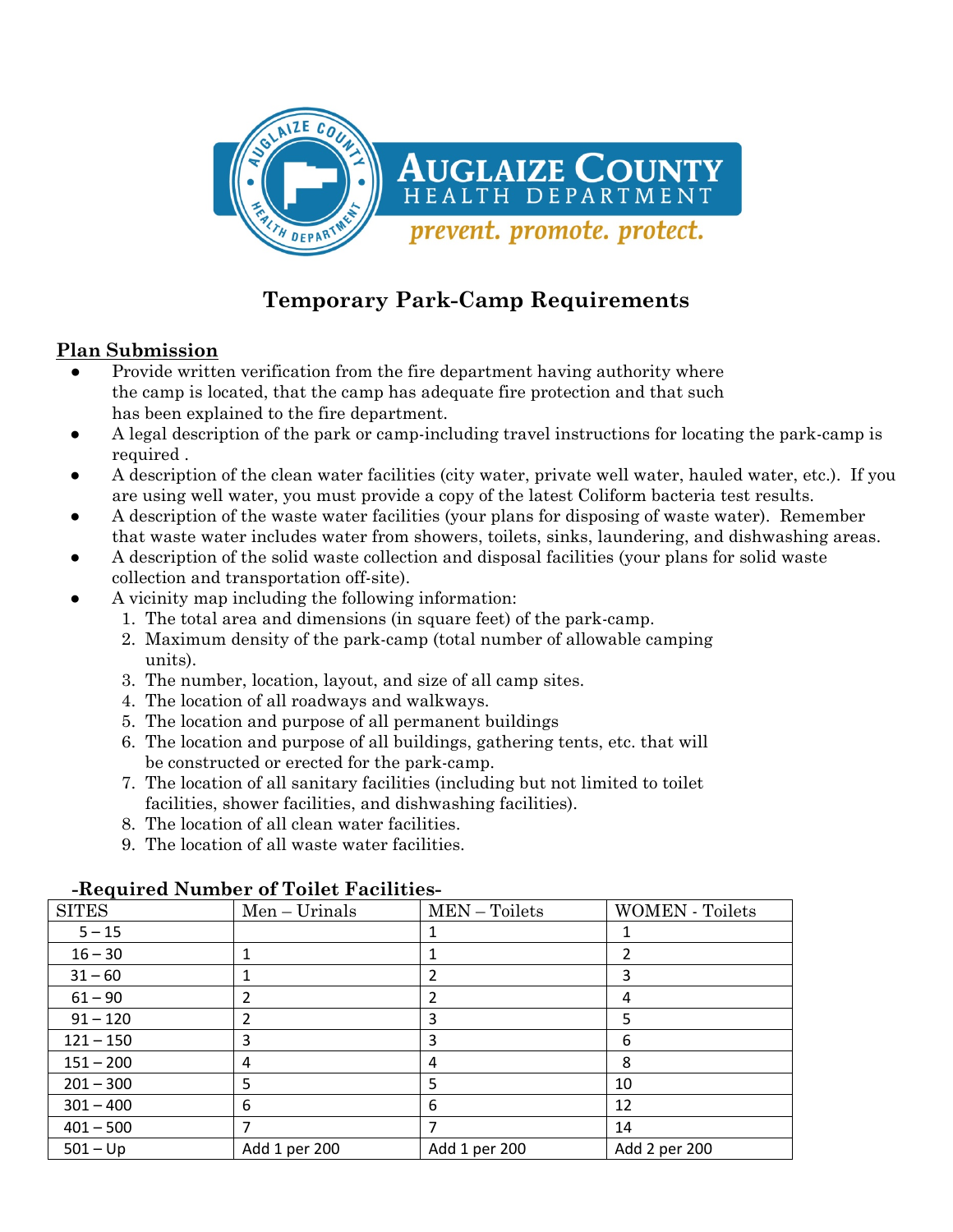- Toilet facilities shall be located so that no site is farther than 1,000 feet walking distance from such facilities;
- Toilet facilities be properly designed, constructed, and maintained. In addition to standard water closets and fixtures, vault privies and portable toilets are acceptable for use at parks or camps

### **Solid Waste**

- Storage and collection of solid waste must be done in a manner that does not create a public health nuisance nor provide harborage for pests/insects.
- Central collection bins for solid waste must be durable, watertight, easily cleanable, and have tight-fitting covers/lids.
- The number of solid waste collection containers must be adequate to meet the peak demand of disposal between pick-up days.
- Solid waste must be removed from the park-camp by a licensed solid waste hauler at least once every seven (7) days and when all collection bins are full.

## **Safety, Electrical and Lighting**

- Firefighting equipment must be provided according to the requirements of the Fire Department in that jurisdiction.
- A sign indicating the location of a telephone (or the directions to the nearest telephone) must be posted in an easily-seen location in the park-camp. Emergency phone numbers of the local police, sheriff, and fire/rescue must be provided at the phone.
- A first aid kit must be present and accessible with at least:
	- 1. Disposable gloves
	- 2. Gauze (or other approved material to stop bleeding)
	- 3. Material to clean cuts/abrasions
	- 4. Bandages to cover cuts/abrasions
- A log of all injuries requiring medical attention must be maintained at the park-camp. All cases of domestic or wild animal bites must be **immediately** reported to the Health District.
- If pets are allowed in the camp, owners must register the pets with the park-camp operator.

#### **Water Supply**

- A water supply for human consumption is not required at a temporary park-camp. However, when such a water supply is provided, it shall be of adequate quantity and shall be from an approved source.
- Each individual site, portable camping unit or recreational vehicle in a temporary park-camp that has a connection to a potable water supply shall be equipped with a backflow prevention device at the source and at the points of connection.
- All water hoses used for human consumption in a temporary park-camp must be rated for potable water use only. Garden hoses are not suitable for potable water.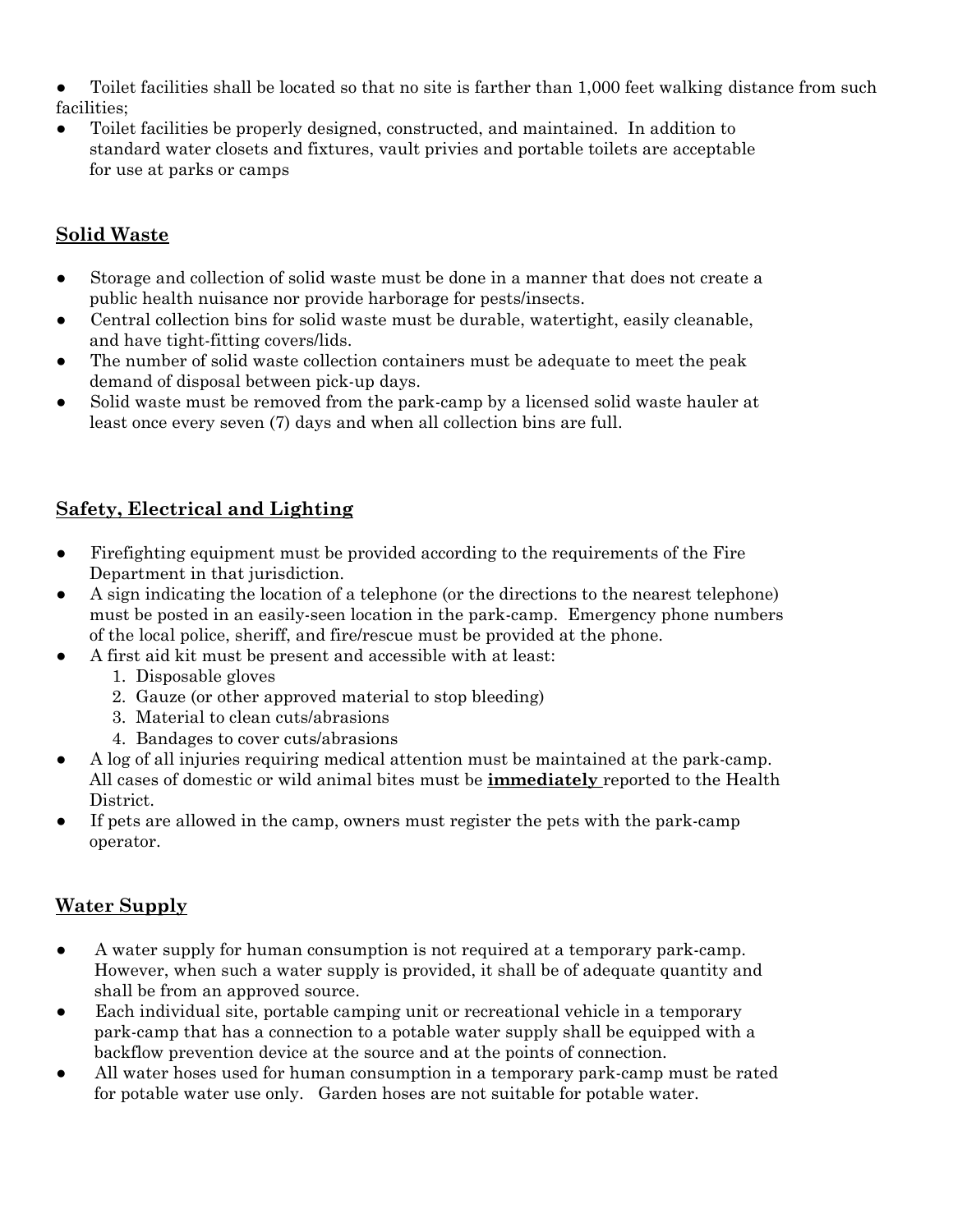#### **Density and Spacing** (number and placement of campers)

- $\bullet$  A "camping unit" is defined as a recreational vehicle (RV), tent, or portable sleeping equipment (such as a pull-along pop-up camper).
- A camp "site" is a subdivision of the park-camp where camping units are placed.
- Spacing requirements for camping units (graphical example below):
	- 1. At least 15 feet between any side of an RV and another camping unit on an adjacent site.
	- 2. At least 10 feet between any end of an RV and another camping unit on an adjacent site.
	- 3. At least 10 feet between any camping unit and another camping unit on an adjacent site.
	- 4. At least 5 feet between any camping unit and another camping unit on the same site.
	- 5. At least 15 feet between any camping unit and any building, roadway, street, or alley.
	- 6. At least 7.5 feet between any camping unit and the park-camp property line.
- Spacing requirements for sites:
	- 1. Each site must be at least 1,000 square feet.
	- 2. Each site may have no more than:
		- ► One RV and two tents/portable units, OR
		- ► Three tents/portable units
	- 3. Each site must have separate, direct access. For example, a site's only access point (from a trail or road) may not pass through another site.